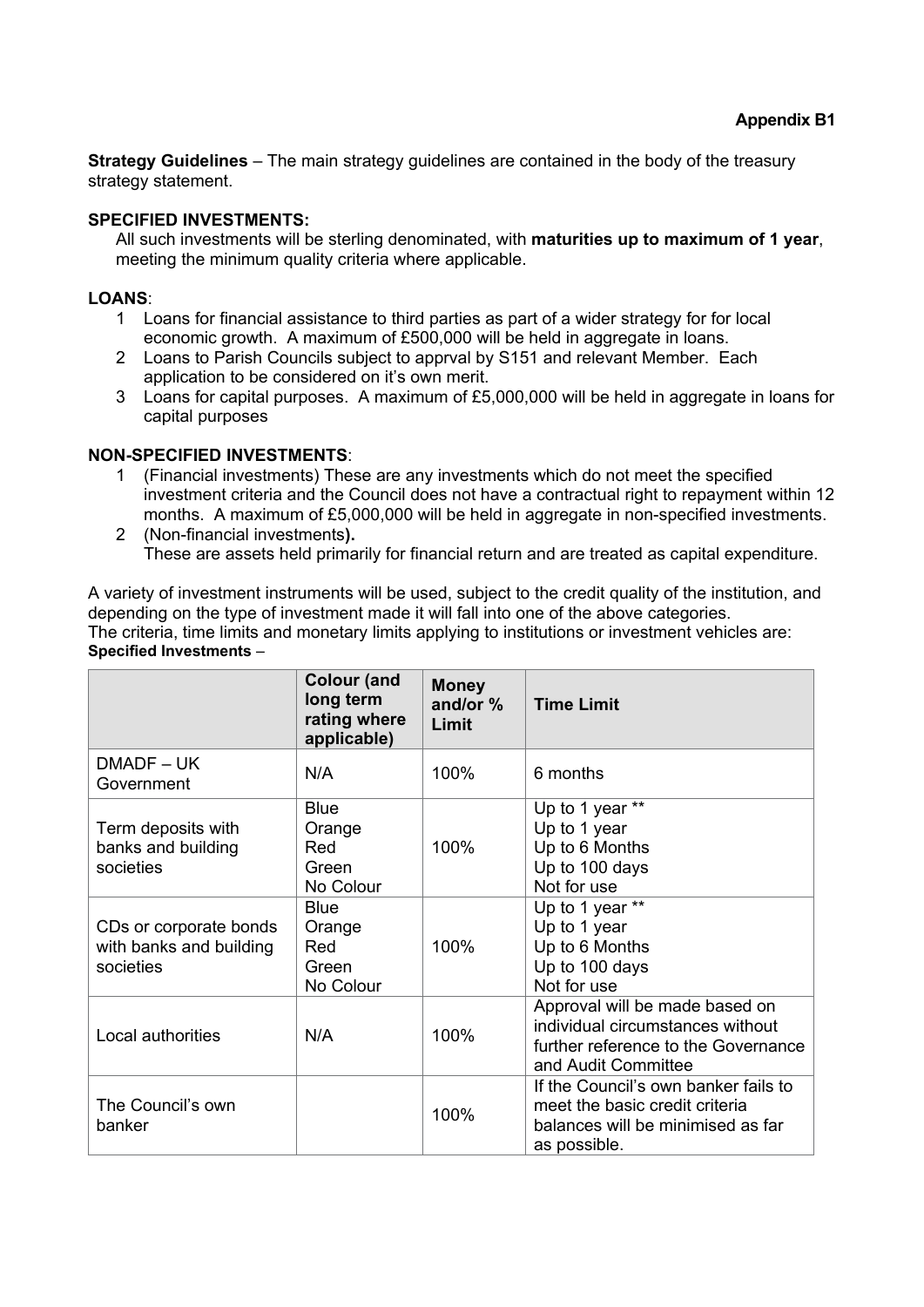| <b>Money Market Funds</b><br>and Ultra Short Dated<br><b>Bond Funds</b> | N/A | 100%  | These funds will only be used as a<br>last resort and Link Asset services<br>will support the selection of<br>appropriate Funds                                                                                    |
|-------------------------------------------------------------------------|-----|-------|--------------------------------------------------------------------------------------------------------------------------------------------------------------------------------------------------------------------|
| Loans                                                                   |     |       |                                                                                                                                                                                                                    |
| Loans for capital<br>expenditure purposes                               | N/A | £5m   | Loans can be made to Breckland<br>Bridge Ltd in accordance with TMP<br>4[6] note 5<br>Any other loans for capital<br>purposes to be approved by Full<br>Council.<br>A maximum of £5m will be held in<br>aggregate. |
| Loans for financial<br>assistance                                       | N/A | £0.5m | A maximum of £0.5m will be held in<br>aggregate                                                                                                                                                                    |

# **Non-Specified Investments** – (financial)

|                                                                | <b>Minimum</b><br>credit criteria /<br>colour band | Max % of<br>total<br>investment<br>$s/f$ limit<br>per<br>institution | Max. maturity period                                            |
|----------------------------------------------------------------|----------------------------------------------------|----------------------------------------------------------------------|-----------------------------------------------------------------|
| <b>UK Government gilts</b>                                     | UK sovereign<br>rating                             |                                                                      | Separate approval will be sought<br>for this type of investment |
| <b>UK Government</b><br><b>Treasury Bills</b>                  | UK sovereign<br>rating                             |                                                                      | Separate approval will be sought<br>for this type of investment |
| Bonds issued by<br>multilateral development<br>banks           | UK sovereign<br>rating                             |                                                                      | Separate approval will be sought<br>for this type of investment |
| Term deposits with<br>banks and building<br>societies          | Yellow<br>Purple                                   | 100%                                                                 | Up to 5 years *<br>Up to 2 years                                |
| CDs or corporate bonds<br>with banks and building<br>societies | Yellow<br>Purple                                   | 100%                                                                 | Up to 5 years *<br>Up to 2 years                                |
| Enhanced cash funds                                            |                                                    |                                                                      | Separate approval will be sought<br>for this type of investment |
| Corporate bond funds                                           |                                                    |                                                                      | Separate approval will be sought<br>for this type of investment |
| Gilt funds                                                     | UK sovereign<br>rating                             |                                                                      | Separate approval will be sought<br>for this type of investment |
| Property funds                                                 |                                                    |                                                                      | Separate approval will be sought<br>for this type of investment |